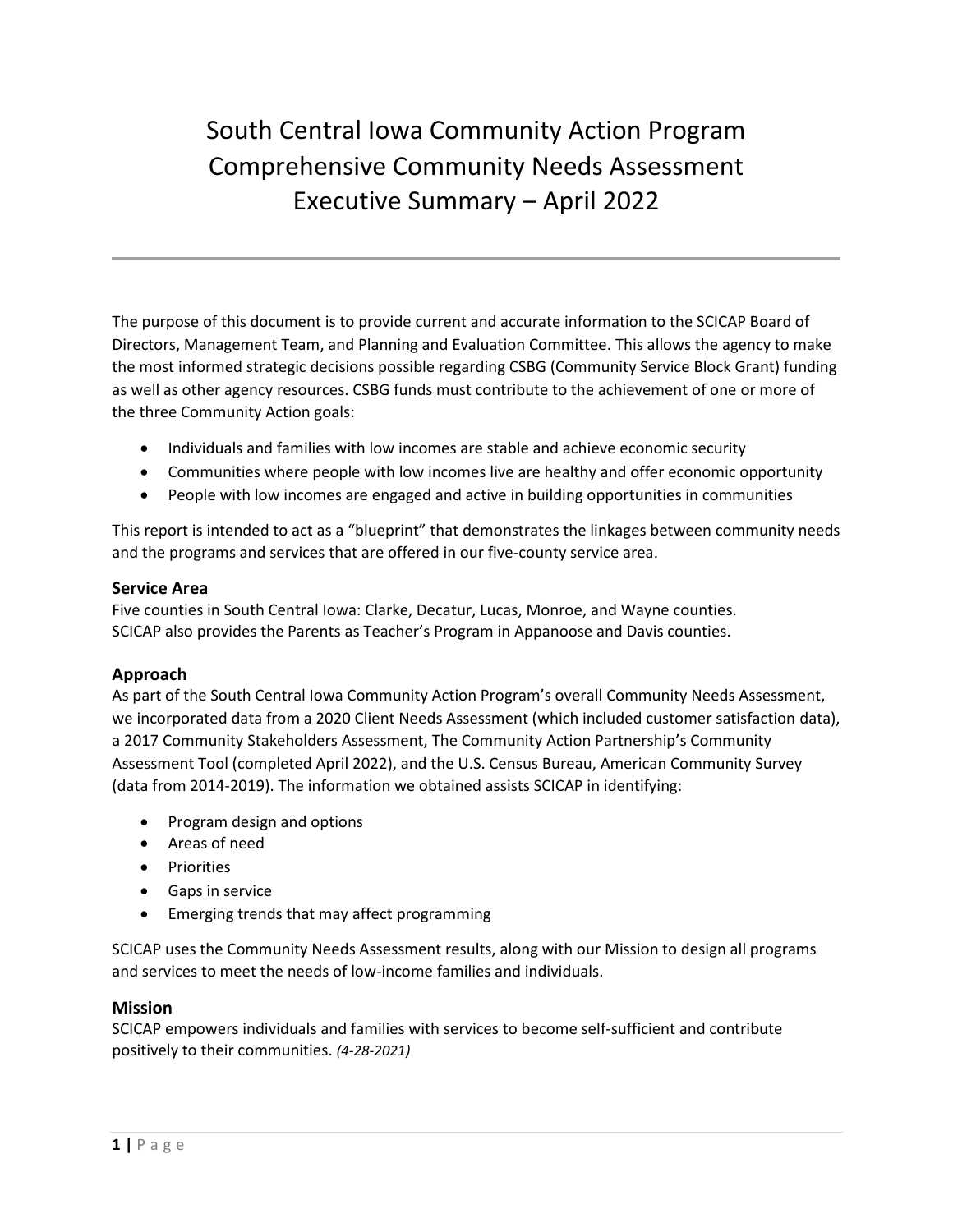# **Iowa Community Action Agencies Client Needs Assessment Results (2020)**

The client needs assessment was distributed throughout the five-county service area online using a SurveyMonkey link, a Survey Monkey QR code or a paper copy. The survey focused on collecting information regarding the needs of low-income individuals and families in SCICAP's service area.

## **Survey Respondent Demographics**

253 SCICAP clients participated in the survey. The most common characteristics among the survey respondents were:

- Female (73.6%)
- Under the age of 55 (40.48%)
- Physically Disabled (27.2%)
- Mental Health issues (34.4%)
- Receiving Food Stamps (49%)
- One- or two-person household (46.24%)
- Receiving Medicaid (75.79%)
- White (92.8%)
- Ethnicity (Not Hispanic, Latino, or Spanish origin) (95.6%)

# **Conditions of Poverty**

The significant client needs that were identified in the data reviewed were issues concerning housing conditions, food, and nutrition, being able to meet basic needs, utility costs and transportation. Sixtyfive percent of families stated they needed assistance with making their home more efficient. Fortyeight percent stated they needed help making necessary home or property repairs, while twenty-nine percent of those answering stated they could use assistance with obtaining a loan to buy a house.

#### **Causes of Poverty**

The main obstacles preventing self-sufficiency for individuals or families are 1) Safe/affordable housing/rent assistance 2) Utility bills/energy efficient housing 3) Food insecurity/nutrition conditions 4) Basic needs 5) Dependable transportation 6) Lack of living wage jobs 7) Lack of education/skills.

# **Customer Satisfaction**

Clients were asked to rate their overall satisfaction of SCICAP programs and employees

- 99.5% stated they had a positive experience when receiving services (20% of the survey respondents did not answer the question)
- 99% stated they were helped in a timely manner (20% of the survey respondents did not answer the question)
- 99.5% stated that staff were friendly and helpful (20% of the survey respondents did not answer the question)
- 90% of clients said they received information about other agency or community services that could help them with their needs (20% of the survey respondents did not answer the question)

Results from the Customer Satisfaction Survey shows the programs that were utilized the most through SCICAP were food and utility assistance programs. Most people completing the survey stated the biggest barrier to not receiving services was from not wanting to ask for help. A large number also stated they were not aware of all services SCICAP offers. The data indicates there is a gap in services around transportation, housing, affordable healthcare, and dental care.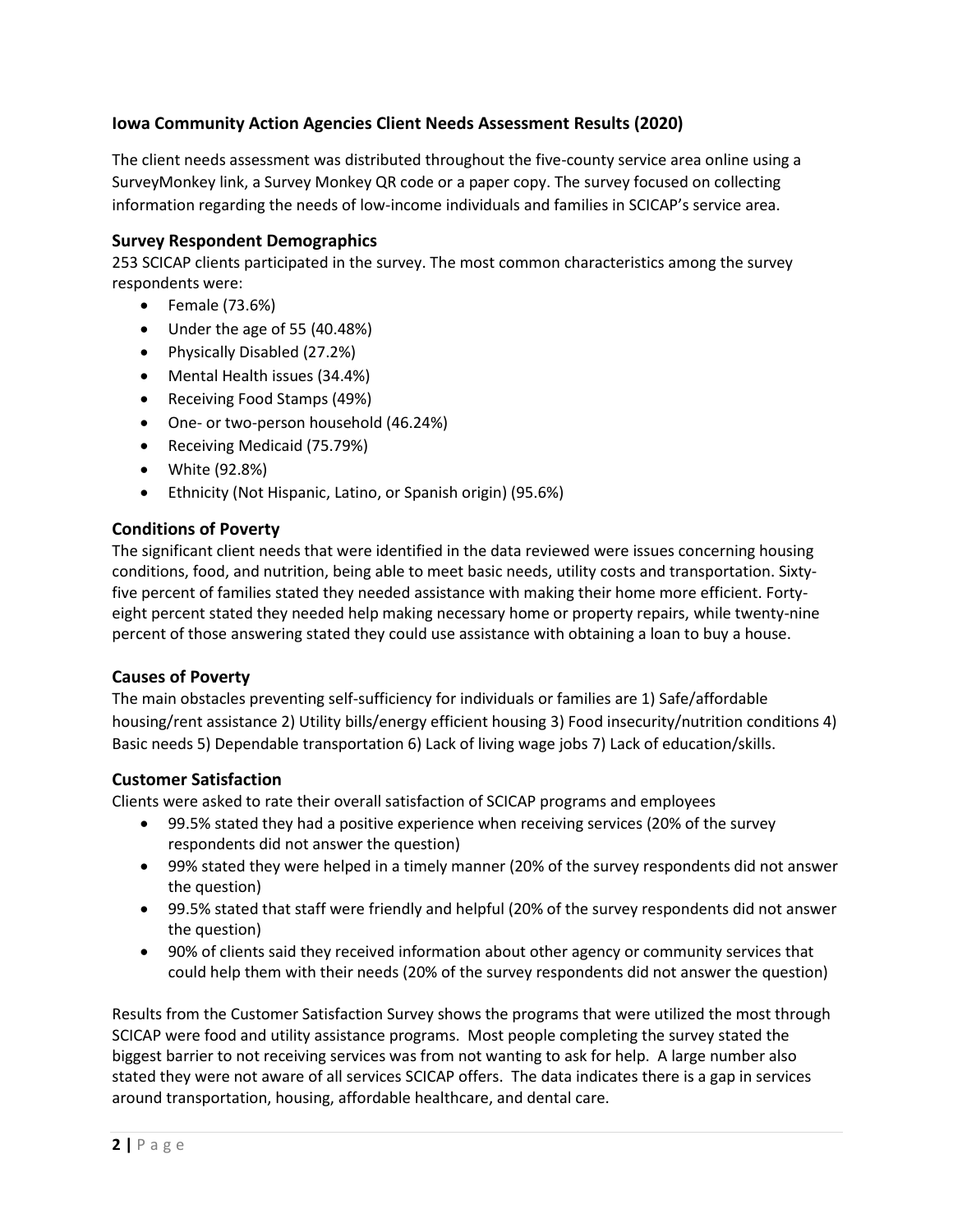Those completing the survey indicated they would like more daycare spots available for kids, centers open more hours, increased funding for programs, occasional weekend hours, increasing income guidelines for services, increase awareness of available services and rent assistance.

Areas that people surveyed would like to see improved in their communities include transportation assistance, housing, employment opportunities, city government, junk cleaned up, legal aid assistance, adequate daycare and adequate child/youth activities, road maintenance, affordable groceries, speed limits, less drugs, taxes, crime, recreation centers for youth, homeless shelters, animal control, sidewalks, better wheelchair access at businesses, eliminate cop harassment, life skills classes, more street lights and signs, walking/bike trails, police patrolling, and more doctors.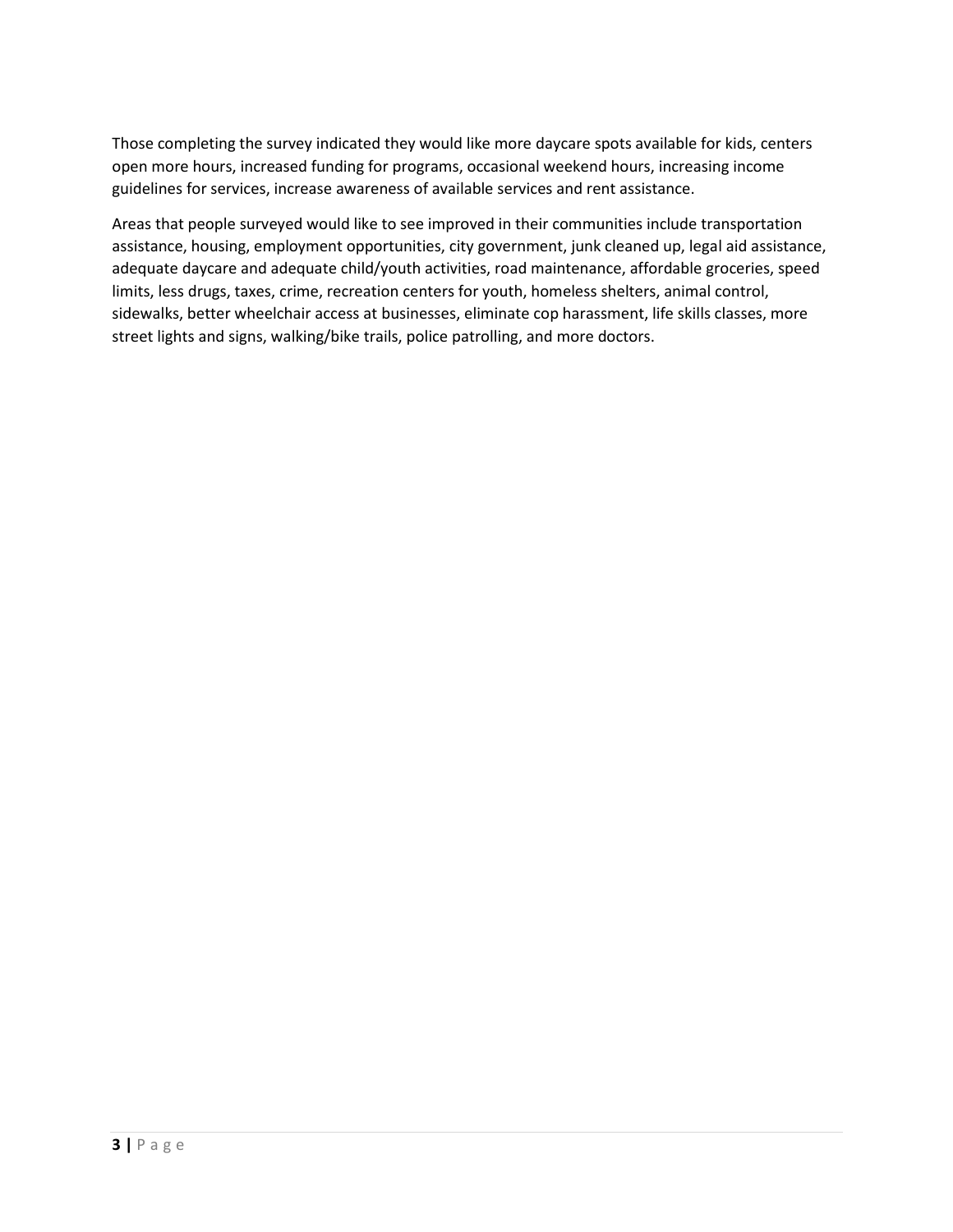# **Iowa Community Action Agencies Needs Assessment-Community Stakeholders Results (2017)**

Respondents were from a variety of stakeholder groups including community-based organizations, private business or corporation, educational institutions, local government, health care providers and faith-based groups in our five-county area. The survey focused on collecting information regarding the perceived needs of low-income people from community stakeholders.

#### **Survey Respondent Demographics**

102 Community Stakeholders participated in the survey; most of the respondents were educational institutions (20.91%) and local government (19.09%).

#### **Conditions of Poverty**

Survey respondents indicated there are insufficient opportunities to obtain a living wage, jobs are not available, people lack educational requirements/technical skills, substance abuse, lack of childcare programs during weekends and evenings, lack of affordable child and youth activities and lack of transportation.

#### **Causes of Poverty**

Stakeholders felt substance abuse was one of the greatest challenges facing low-income families or individuals which in turn is a main reason they are not achieving self-sufficiency. Stakeholders stated there was not enough public transportation available. Other areas of concern in the Stakeholder Survey were inadequate levels of wellness programs as well as lack of dental services in the area. One of the greatest challenges facing low-income families and individuals is housing and assistance with home energy and utility costs. It was also identified as a need for seniors to remain in their homes. They may need assistance with home repairs, energy and utility costs, yard work and snow removal. When stakeholders were asked what they believe to be the causes of poverty, an overwhelming majority stated there was a lack of employment opportunities, lack of job skills and lack of education.

Stakeholders were also asked what community improvement initiative they would like their community to address. Nearly half of the people surveyed stated that the communities needed new businesses and industry for employment growth. Many stakeholders also stated that more mental health and substance abuse services were needed in the area. Stakeholders were asked what community issue they would like solved if money was not an issue. Again, many stakeholders identified more mental health and substance abuse services. Stakeholders also felt that incentive programs should be developed to encourage industries to move into the area and work programs needed implemented.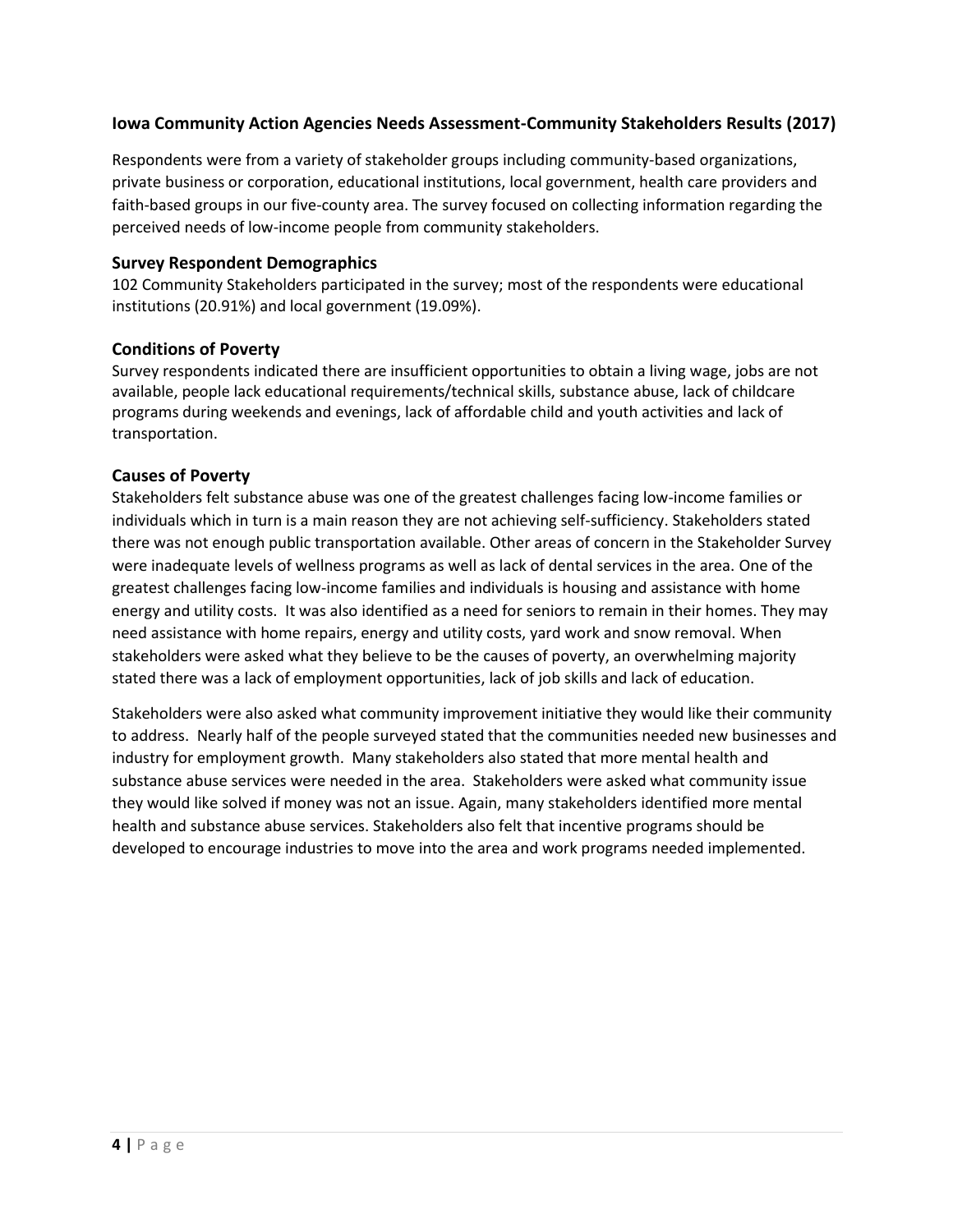# **Community Satisfaction**

Community Stakeholders were asked to rate SCICAP on several factors on a scale of 1-5, 1 being poor, 3 being fine/adequate, and 5 being excellent.

1.Relationship or partnership with SCICAP within the community

- 98% of the Stakeholders rated between a three and a five
- 2. How familiar they were with SCICAP's programs and services
	- 90% of the Stakeholders rated between a three and a five
- 3. How well SCICAP is valued in the community
	- 90% of the Stakeholders rated between a three and a five
- 4. How well is SCICAP meeting the needs of low-income people in the community
	- 92% of the Stakeholders rated between a three and a five
- 5. Our staff were friendly and helpful
	- 100% of Stakeholders who connected with SCICAP within the past 12 months rated us between a three and a five
- 6. SCICAP conducted business in a professional manner
	- 95.55% of Stakeholders who connected with SCICAP within the past 12 months rated us between a three and a five
- 7. SCICAP staff had a thorough knowledge of our agency programs and services
	- 100% of Stakeholders who connected with SCICAP within the past 12 months rated us between a three and a five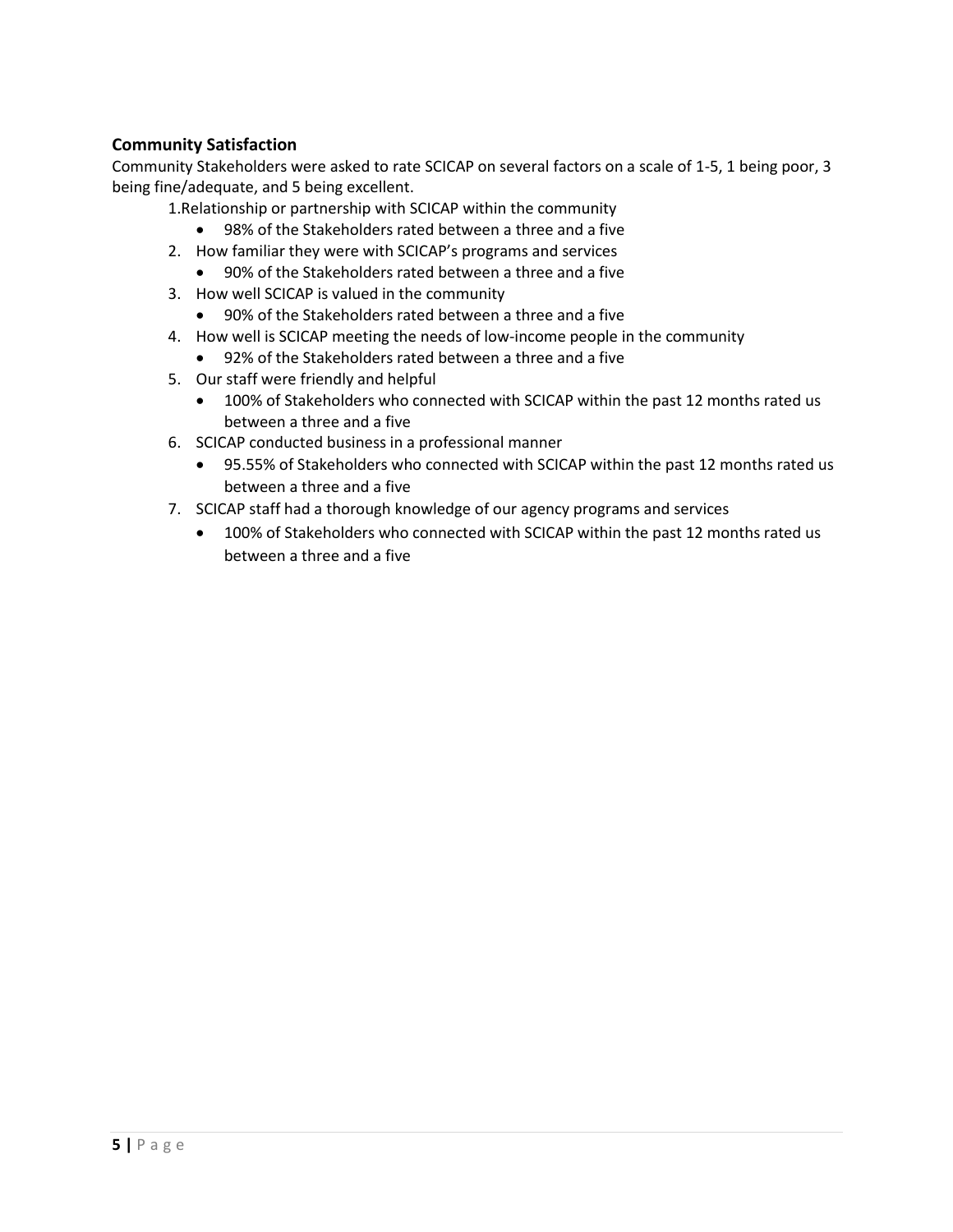# **Community Demographics:**

(Community Action Partnership Community Needs Assessment and US Census data 2022)

# **Population Change:**

Overall, the SCICAP service area has seen a -2.23% change in population from 2010-2020 according to the US Census Bureau/Decennial Census. The total population decreased in Decatur, Lucas, and Monroe counties. Clarke County had the largest growth with 4.98%. Decatur County had the largest decline of -9.6%.

| <b>Report Area</b>     | <b>Total</b><br>Population,<br>2010 Census | <b>Total</b><br>Population,<br>2020 Census | <b>Population Change</b><br>2010-2020 | Population Change, 2010-2020,<br>Percent |
|------------------------|--------------------------------------------|--------------------------------------------|---------------------------------------|------------------------------------------|
| <b>Report Location</b> | 41,014                                     | 40,101                                     | $-913$                                | $-2.23%$                                 |
| Clarke County,<br>ΙA   | 9,286                                      | 9,748                                      | 462                                   | 4.98%                                    |
| Decatur County,<br>IA  | 8,457                                      | 7,645                                      | $-812$                                | $-9.60\%$                                |
| Lucas County, IA       | 8,898                                      | 8,634                                      | $-264$                                | $-2.97%$                                 |
| Monroe County,<br>ΙA   | 7,970                                      | 7,577                                      | $-393$                                | $-4.93%$                                 |
| Wayne County,<br>IA    | 6,403                                      | 6,497                                      | 94                                    | 1.47%                                    |
| lowa                   | 3,046,357                                  | 3,190,369                                  | 144,012                               | 4.73%                                    |
| <b>United States</b>   | 312,471,161                                | 334,735,155                                | 22,263,994                            | 7.13%                                    |

# **Age and Gender Demographics: (US Census/ACS-American Community Survey)**

Population by gender within the report area is shown below. According to ACS 2015-2019 5-year population estimates for the report area, the female population comprised 50.74% of the report area, while the male population represented 49.26%.

| <b>Report Area</b>     | 0 to 4     | 0 to 4    | 5 to 17    | 5 to 17    | 18 to 64   | 18 to 64    | Over <sub>64</sub> | Over <sub>64</sub> |
|------------------------|------------|-----------|------------|------------|------------|-------------|--------------------|--------------------|
|                        | Male       | Female    | Male       | Female     | Male       | Female      | Male               | Female             |
| <b>Report Location</b> | 1,332      | 1,245     | 3,534      | 3,371      | 11,469     | 11,205      | 3,266              | 4,369              |
| Clarke County, IA      | 347        | 327       | 853        | 774        | 2,643      | 2,745       | 673                | 926                |
| Decatur County, IA     | 257        | 240       | 619        | 619        | 2,411      | 2,266       | 634                | 845                |
| Lucas County, IA       | 271        | 236       | 785        | 696        | 2,406      | 2,353       | 792                | 981                |
| Monroe County, IA      | 221        | 217       | 708        | 694        | 2,264      | 2,170       | 615                | 840                |
| Wayne County, IA       | 236        | 225       | 569        | 588        | 1,745      | 1,671       | 552                | 777                |
| lowa                   | 99,916     | 96,511    | 272,280    | 260,030    | 952,315    | 932,934     | 207,959            | 291.497            |
| <b>United States</b>   | 10.112.614 | 9,655,056 | 27,413,920 | 26.247.802 | 99.841.782 | 100.642.825 | 20.320.351         | 28,265,193         |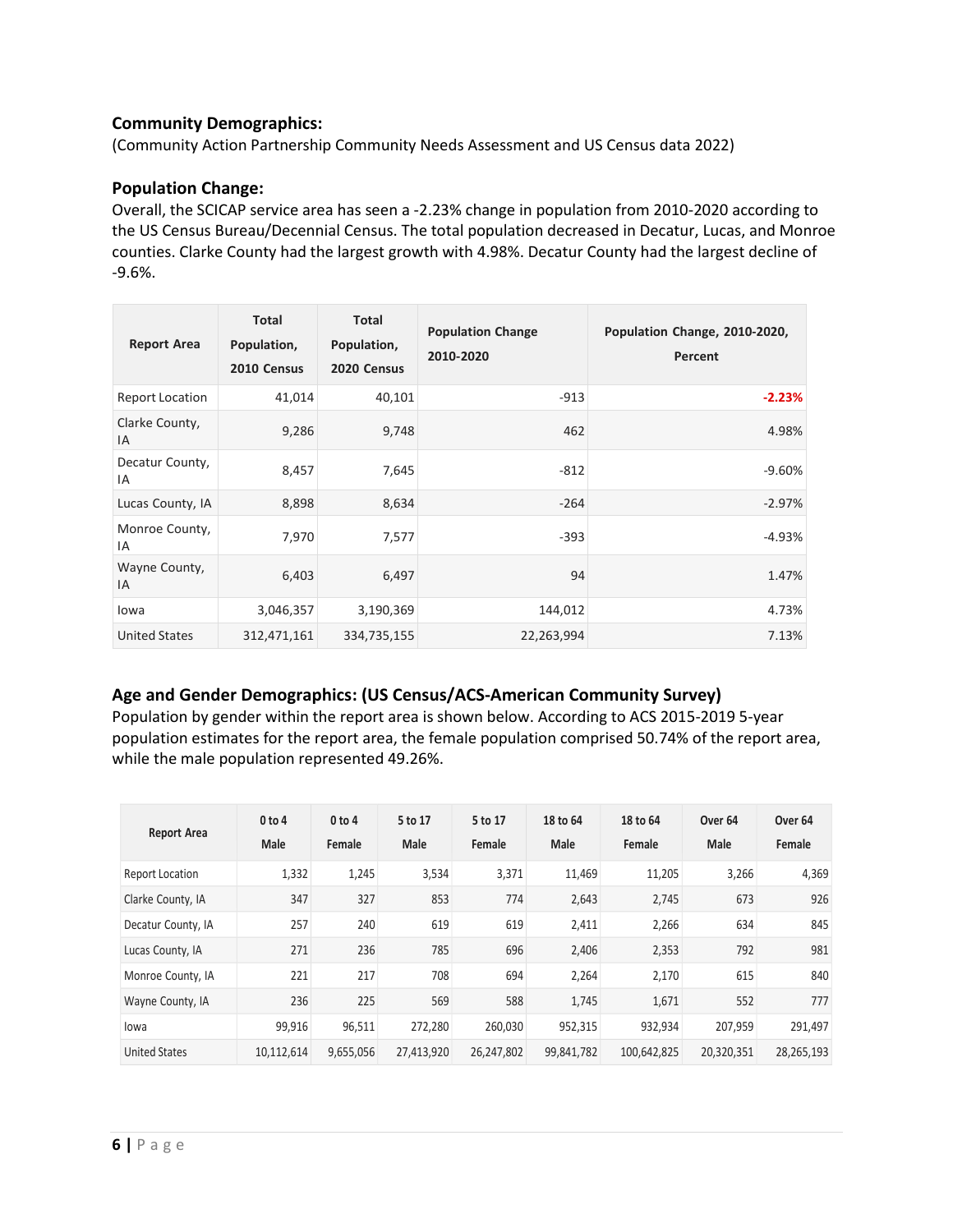# **Race Demographics**

According to ACS 2015-2019 5-year population estimates, the white population comprised 96.73% of the report area, black population represented 0.44%, and other races combined were 1.64%. Persons identifying themselves as mixed race made up 1.2% of the population.

# **Poverty**

2020 poverty estimates show a total of 5,052 persons (all ages) living below the poverty level (100% of the Federal Poverty Income Guidelines) in SCICAP's service area. The report area poverty rate of 13.06% is above the state average of 10.2%. Decatur had the highest poverty rate of 16.9% while Clarke had the lowest of 11.1%.

| <b>Report Area</b>     | <b>All Ages</b><br><b>No of Persons</b> | <b>All Ages</b><br><b>Poverty Rate</b> |
|------------------------|-----------------------------------------|----------------------------------------|
| <b>Report Location</b> | 5,052                                   | 13.06%                                 |
| Clarke County, IA      | 1,021                                   | 11.1%                                  |
| Decatur County, IA     | 1,201                                   | 16.9%                                  |
| Lucas County, IA       | 1,140                                   | 13.5%                                  |
| Monroe County, IA      | 868                                     | 11.4%                                  |
| Wayne County, IA       | 822                                     | 13.0%                                  |
| lowa                   | 313,752                                 | 10.2%                                  |
| <b>United States</b>   | 38,371,394                              | 11.90%                                 |

#### **Poverty Rate Change**

Poverty rate change for Iowa from 2010 to 2020 is shown below. According to the U.S. Census, the poverty rate for the SCICAP service area decreased by -2.53%, compared to a national change of-3.4%.

| <b>Report Area</b>     | Persons in Poverty<br>2010 | <b>Poverty Rate</b><br>2010 | <b>Persons in Poverty</b><br>2020 | <b>Poverty Rate</b><br>2020 | <b>Change in Poverty Rate</b><br>2010-2020 |
|------------------------|----------------------------|-----------------------------|-----------------------------------|-----------------------------|--------------------------------------------|
| <b>Report Location</b> | 6,199                      | 15.59%                      | 5,052                             | 13.06%                      | $-2.53%$                                   |
| Clarke County, IA      | 1,137                      | 12.4%                       | 1,021                             | 11.1%                       | $-1.3%$                                    |
| Decatur County, IA     | 1,482                      | 19.1%                       | 1,201                             | 16.9%                       | $-2.2%$                                    |
| Lucas County, IA       | 1,534                      | 17.5%                       | 1,140                             | 13.5%                       | $-4.0%$                                    |
| Monroe County, IA      | 989                        | 12.7%                       | 868                               | 11.4%                       | $-1.3%$                                    |
| Wayne County, IA       | 1,057                      | 16.8%                       | 822                               | 13.0%                       | $-3.8%$                                    |
| lowa                   | 368,965                    | 12.5%                       | 313,752                           | 10.2%                       | $-2.3%$                                    |
| <b>United States</b>   | 46,215,956                 | 15.3%                       | 38,371,394                        | 11.9%                       | $-3.4%$                                    |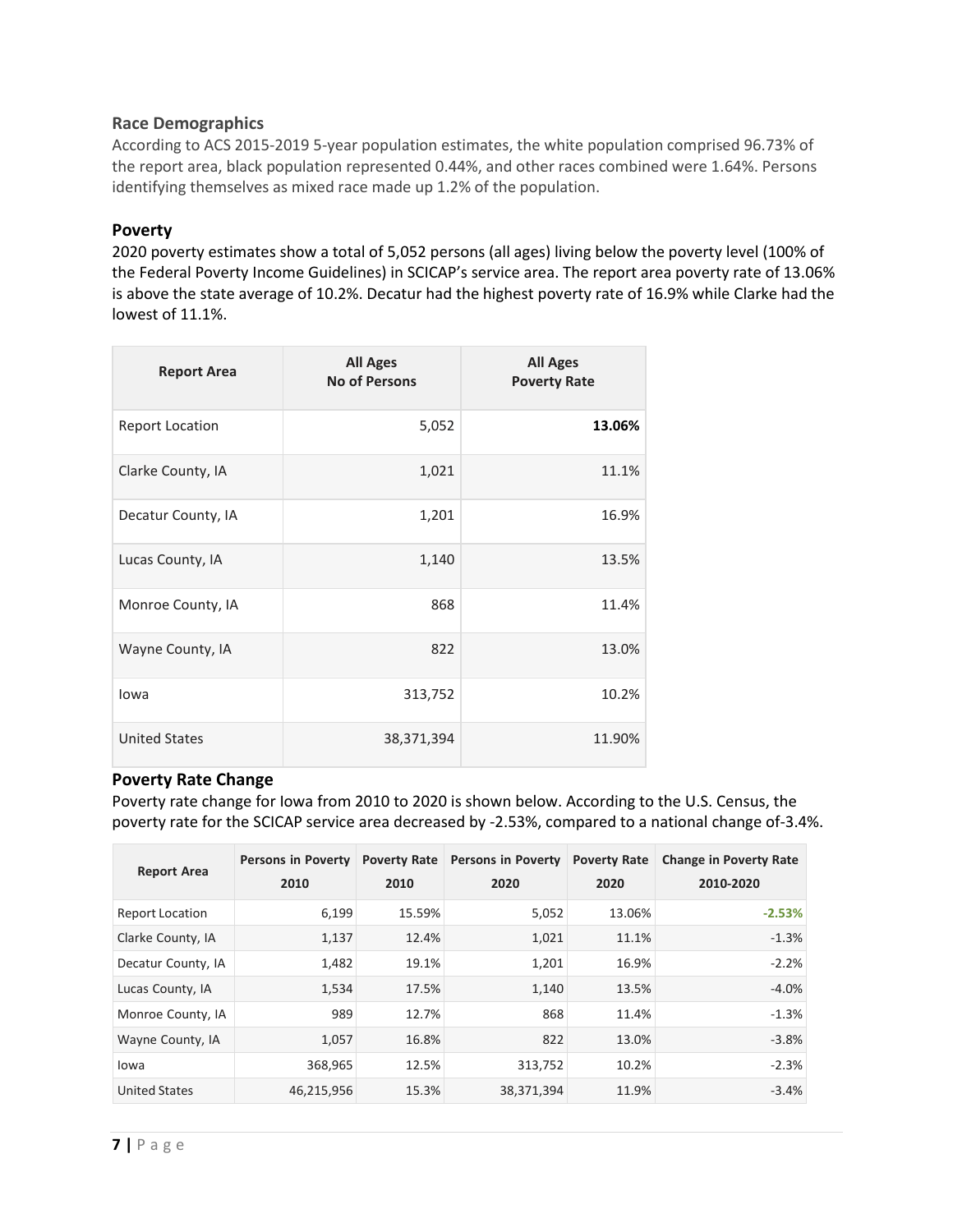# **Households in Poverty**

The number and percentage of households in poverty are shown below. In 2019, it is estimated that there were 2,370 households, or 14.1%, living in poverty within the SCICAP service area. Decatur (20.3%) and Wayne (13.5%) Counties have the largest percentage of households in poverty. Lucas County has the lowest percentage at 11.9%. The state average is 11.4%.

| <b>Report Area</b>     | <b>Total Households</b> | <b>Households</b><br>in Poverty | <b>Percent Households</b><br>in Poverty |
|------------------------|-------------------------|---------------------------------|-----------------------------------------|
| <b>Report Location</b> | 16,779                  | 2,370                           | 14.12%                                  |
| Clarke County, IA      | 3,895                   | 510                             | 13.1%                                   |
| Decatur County, IA     | 3,200                   | 651                             | 20.3%                                   |
| Lucas County, IA       | 3,701                   | 441                             | 11.9%                                   |
| Monroe County, IA      | 3,294                   | 405                             | 12.3%                                   |
| Wayne County, IA       | 2,689                   | 363                             | 13.5%                                   |
| lowa                   | 1,265,473               | 144,025                         | 11.4%                                   |
| <b>United States</b>   | 120,756,048             | 15,610,142                      | 12.9%                                   |

# **Population in Poverty by Gender**

14.52% of females live in poverty in SCICAP's service area compared to 13.33% of males. For the state of Iowa, 12.62% of females and 10.26% of males live in poverty. In the United States, 14.61% of females and 12.19% of males live in poverty.

| <b>Report Area</b>     | <b>Male</b> | Female     | Male, Percent | Female, Percent |
|------------------------|-------------|------------|---------------|-----------------|
| <b>Report Location</b> | 2,568       | 2,826      | 13.33%        | 14.52%          |
| Clarke County, IA      | 563         | 614        | 12.69%        | 13.13%          |
| Decatur County, IA     | 685         | 646        | 18.93%        | 17.91%          |
| Lucas County, IA       | 454         | 537        | 10.71%        | 12.91%          |
| Monroe County, IA      | 365         | 444        | 9.49%         | 11.57%          |
| Wayne County, IA       | 501         | 585        | 16.03%        | 18.36%          |
| lowa                   | 154,570     | 193,552    | 10.26%        | 12.62%          |
| <b>United States</b>   | 18,909,451  | 23,601,392 | 12.19%        | 14.61%          |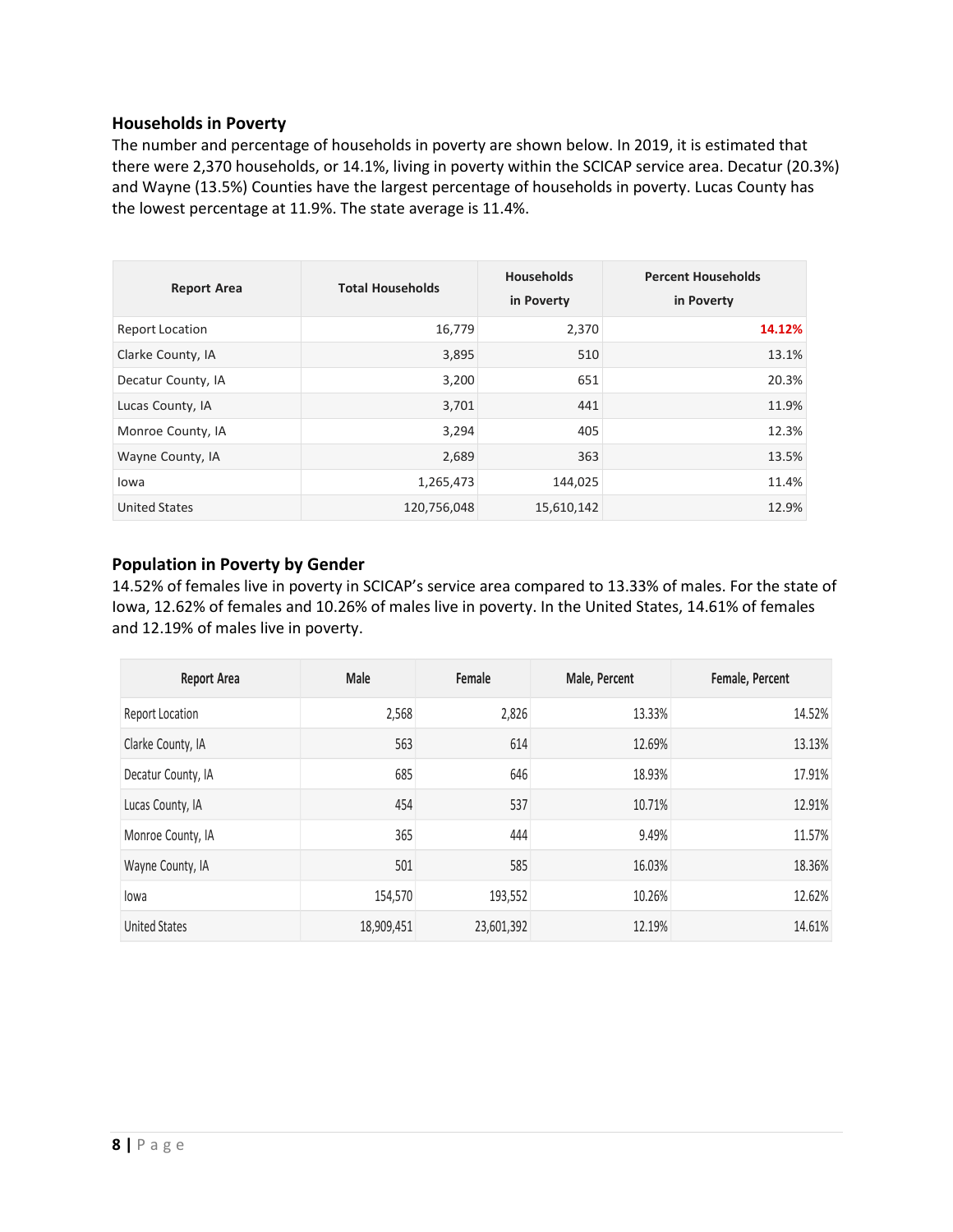# **Child Poverty Rate Ages 0-4 (American Community Survey)**

The child poverty rates for ages 0-4 average 16% for Iowa, 20.3% for the United States, and 24.5% for SCICAP's service area. Wayne (41.3%) and Decatur (30.6%) Counties have the highest rate, while Lucas County has the lowest at 9.4%.

| <b>Report Area</b>     | Ages 0-4<br><b>Total Population</b> | Ages 0-4<br>In Poverty | Ages 0-4 Poverty<br>Rate |
|------------------------|-------------------------------------|------------------------|--------------------------|
| <b>Report Location</b> | 2,500                               | 613                    | 24.5%                    |
| Clarke County, IA      | 629                                 | 168                    | 26.7%                    |
| Decatur County, IA     | 497                                 | 152                    | 30.6%                    |
| Lucas County, IA       | 478                                 | 45                     | 9.4%                     |
| Monroe County, IA      | 438                                 | 59                     | 13.5%                    |
| Wayne County, IA       | 458                                 | 189                    | 41.3%                    |
| lowa                   | 193,219                             | 30,945                 | 16.0%                    |
| <b>United States</b>   | 19,430,702                          | 3,948,405              | 20.3%                    |

# **Poverty Rate Change (Age 5-17)**

Child poverty rates for ages 5-17 average 13.0% for Iowa, 17.9% for the United States, and 16.6% for SCICAP's service area. Wayne County has the highest rate of 25.2%, while Monroe County has the lowest at 8%.

| <b>Report Area</b>     | <b>Ages 5-17</b><br><b>Total Population</b> | <b>Ages 5-17</b><br>In Poverty | <b>Ages 5-17</b><br><b>Poverty Rate</b> |
|------------------------|---------------------------------------------|--------------------------------|-----------------------------------------|
| <b>Report Location</b> | 6,776                                       | 1,124                          | 16.6%                                   |
| Clarke County, IA      | 1,589                                       | 233                            | 14.7%                                   |
| Decatur County, IA     | 1,232                                       | 229                            | 18.6%                                   |
| Lucas County, IA       | 1,416                                       | 263                            | 18.6%                                   |
| Monroe County, IA      | 1,400                                       | 112                            | 8.0%                                    |
| Wayne County, IA       | 1,139                                       | 287                            | 25.2%                                   |
| lowa                   | 522,051                                     | 67,705                         | 13.0%                                   |
| <b>United States</b>   | 52,804,998                                  | 9,429,373                      | 17.9%                                   |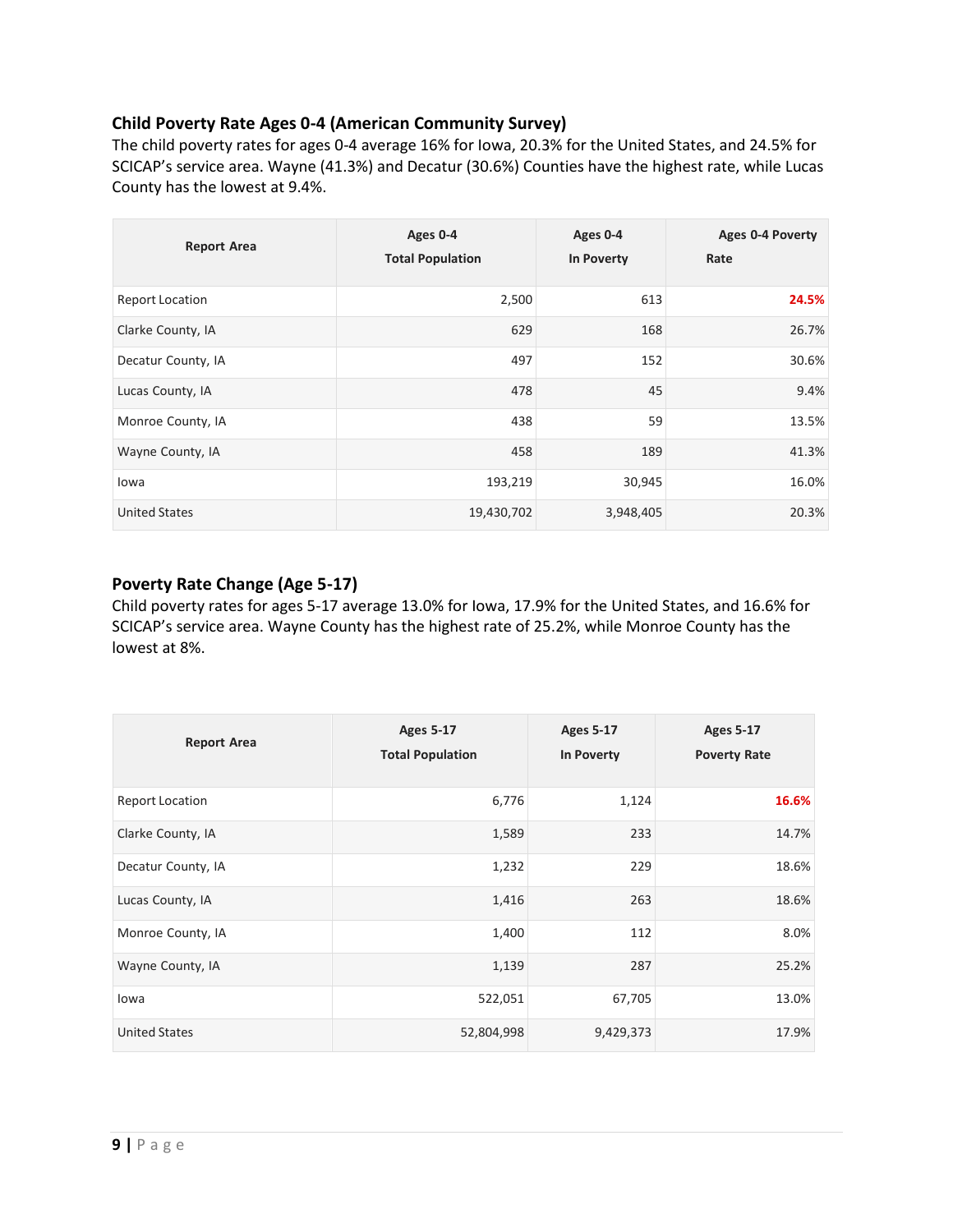# **Seniors in Poverty (Age 65 and Up)**

698 Seniors are living in poverty or 9.2% of SCICAP's service area. All counties are above the state average of 7.1% except for Lucas County at 6%. The U.S. average is 9.3%

| <b>Report Area</b>     | Ages 65 and Up<br><b>Total Population</b> | Ages 65 and Up<br>In Poverty | Ages 65 and Up<br><b>Poverty Rate</b> |
|------------------------|-------------------------------------------|------------------------------|---------------------------------------|
| <b>Report Location</b> | 7,553                                     | 698                          | 9.2%                                  |
| Clarke County, IA      | 1,566                                     | 142                          | 9.1%                                  |
| Decatur County, IA     | 1,463                                     | 118                          | 8.1%                                  |
| Lucas County, IA       | 1,774                                     | 106                          | 6.0%                                  |
| Monroe County, IA      | 1,433                                     | 202                          | 14.1%                                 |
| Wayne County, IA       | 1,317                                     | 130                          | 9.9%                                  |
| lowa                   | 502,677                                   | 35,900                       | 7.1%                                  |
| <b>United States</b>   | 49,488,799                                | 4,587,432                    | 9.3%                                  |

# **Employment**

The current unemployment rate (February 2022) for SCICAP's service area is 3.2%, the state average is 3.5% and the United States average is 4.2%. All counties except have Clarke, have an unemployment rate lower than the national average. Lucas County has the lowest at 2.5% and Clarke has the highest at 4.2%.

| <b>Report Area</b>     | <b>Labor Force</b> | <b>Number Employed</b> | <b>Number Unemployed</b> | <b>Unemployment Rate</b> |
|------------------------|--------------------|------------------------|--------------------------|--------------------------|
| <b>Report Location</b> | 21,133             | 20,455                 | 678                      | 3.2%                     |
| Clarke County, IA      | 4,976              | 4,769                  | 207                      | 4.2%                     |
| Decatur County, IA     | 4,515              | 4,387                  | 128                      | 2.8%                     |
| Lucas County, IA       | 4,740              | 4,623                  | 117                      | 2.5%                     |
| Monroe County, IA      | 3,967              | 3,836                  | 131                      | 3.3%                     |
| Wayne County, IA       | 2,935              | 2,840                  | 95                       | 3.2%                     |
| lowa                   | 1,708,648          | 1,648,094              | 60,554                   | 3.5%                     |
| <b>United States</b>   | 164,945,684        | 158,090,007            | 6,855,678                | 4.2%                     |

*US Department of Labor, Bureau of Labor Statistics, 2022-February*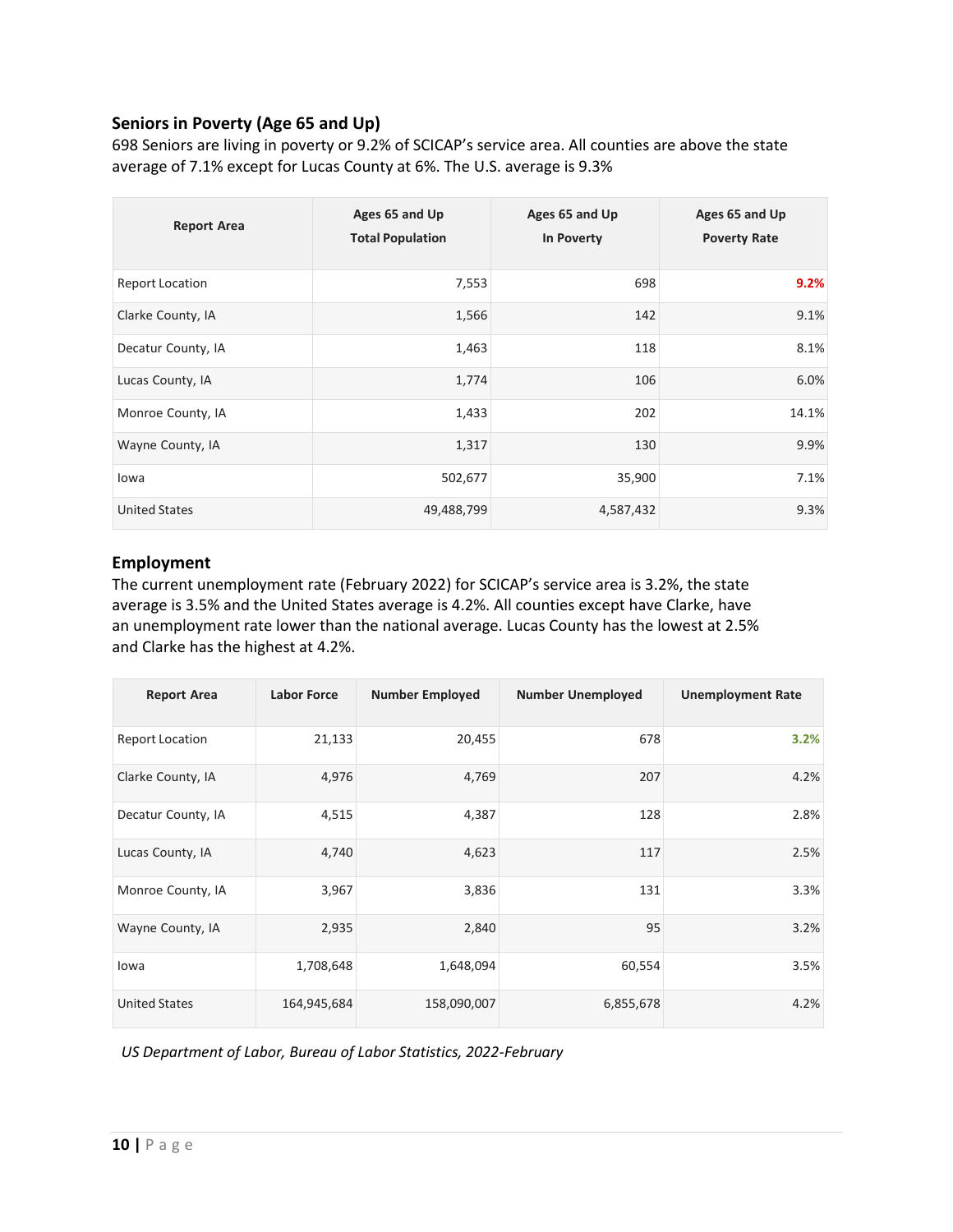# **Household Income**

Median annual household incomes in the report area for 2020 are shown in the table below. Decatur County household income is the lowest at \$46,373.

| Report Area          | <b>Estimated Population</b> | <b>Median Household Income</b> |
|----------------------|-----------------------------|--------------------------------|
| Clarke County, IA    | 9,198                       | \$69,923                       |
| Decatur County, IA   | 7,107                       | \$46,373                       |
| Lucas County, IA     | 8,444                       | \$48,662                       |
| Monroe County, IA    | 7,614                       | \$58,297                       |
| Wayne County, IA     | 6,323                       | \$52,016                       |
| lowa                 | 3,076,000                   | \$62,362                       |
| <b>United States</b> | 322,448,689                 | \$67,340                       |

*US Census Bureau, Small Area Income and Poverty Estimates. 2020*

# **Nutrition**

51.29% of students in SCICAP's service area were eligible for free or reduced-price lunches during the 2020-2021 school year, which is more than the state average of 41.25% and the national average of 42.16%. Decatur County had the highest at 61.59%, while Monroe County had the lowest with 37.92%.

13.4% of households in SCICAP's service area received SNAP payments during 2019. The state average is 10.2% and the United States average is 11.74%. During the same period there were 1,210 households with income levels below the poverty level that were not receiving SNAP payments.

*American Community Survey*

# **Food Insecurity**

| <b>Report Area</b>     | <b>Total Population</b> | <b>Food Insecure Population, Total</b> | <b>Food Insecurity Rate</b> |
|------------------------|-------------------------|----------------------------------------|-----------------------------|
| <b>Report Location</b> | 40,324                  | 4,650                                  | 11.53%                      |
| Clarke County, IA      | 9,266                   | 1,010                                  | 10.90%                      |
| Decatur County, IA     | 8,088                   | 1,100                                  | 13.60%                      |
| Lucas County, IA       | 8,571                   | 900                                    | 10.50%                      |
| Monroe County, IA      | 7,982                   | 870                                    | 10.90%                      |
| Wayne County, IA       | 6,417                   | 770                                    | 12.00%                      |
| lowa                   | 3,136,606               | 341,890                                | 10.90%                      |
| <b>United States</b>   | 325,717,422             | 41,133,950                             | 12.63%                      |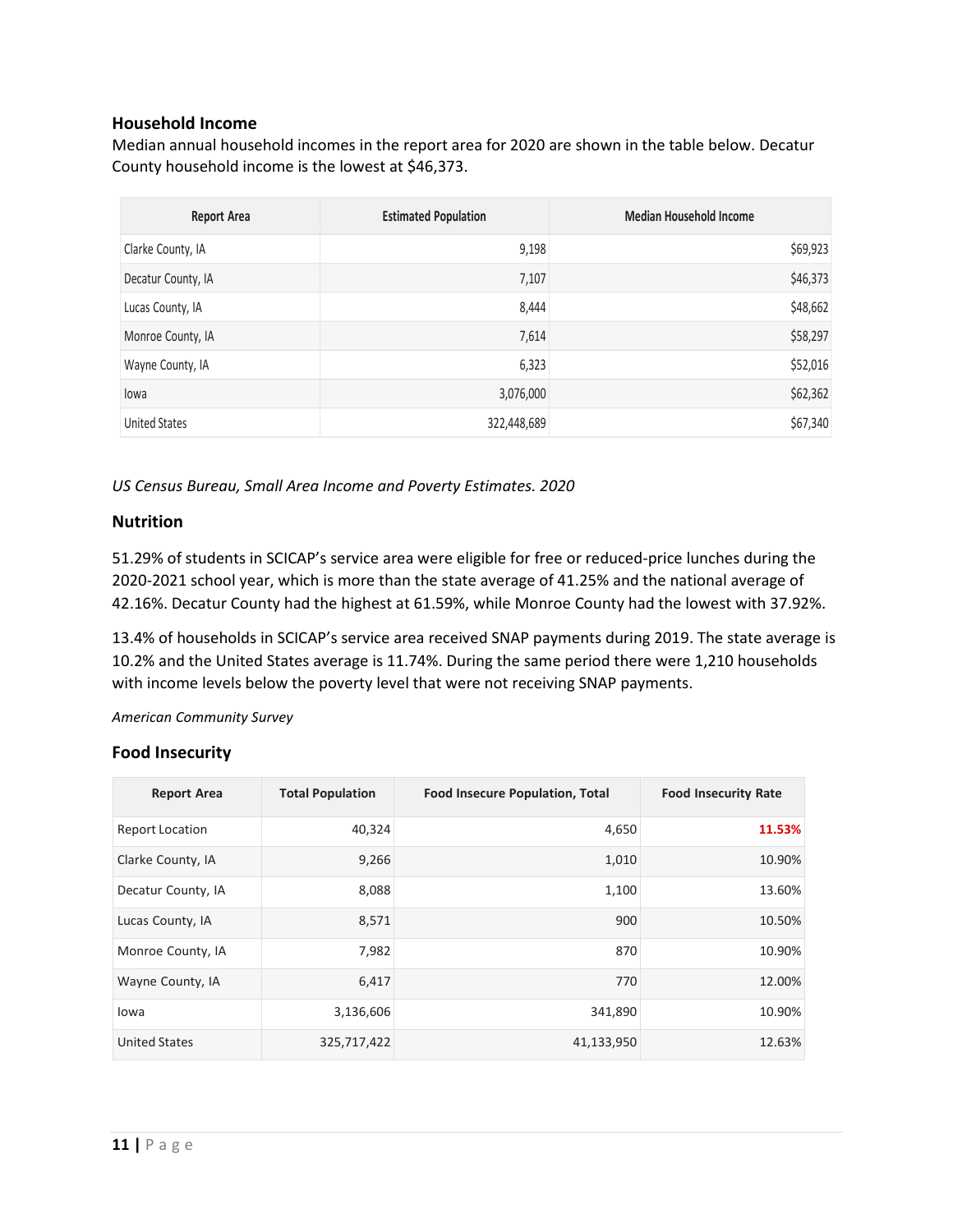**Transportation** This chart shows the method of transportation workers used to travel to work for the report area. Of the 18,638 workers in the report area, 77.7% drove to work alone while 11.1% carpooled. 0.2% of all workers reported that they used some form of public transportation, while others used some optional means including 4.0% walking or riding bicycles, and 1.1% used taxicabs to travel to work.

| <b>Report Area</b>     | <b>Workers</b><br>16 and Up | Percent<br><b>Drive</b><br>Alone | Percent<br>Carpool | Percent<br><b>Public</b><br>Transportation | Percent<br><b>Bicycle or</b><br><b>Walk</b> | Percent<br>Taxi or<br>Other | Percent<br>Work at<br>Home |
|------------------------|-----------------------------|----------------------------------|--------------------|--------------------------------------------|---------------------------------------------|-----------------------------|----------------------------|
| <b>Report Location</b> | 18,638                      | 77.7%                            | 11.1%              | 0.2%                                       | 4.0%                                        | 1.1%                        | 5.9%                       |
| Clarke County, IA      | 4,512                       | 79.4%                            | 12.6%              | 0.3%                                       | 3.2%                                        | 1.3%                        | 3.2%                       |
| Decatur County,<br>ΙA  | 3,597                       | 68.6%                            | 12.3%              | 0.1%                                       | 9.4%                                        | 0.5%                        | 9.2%                       |
| Lucas County, IA       | 4,044                       | 82.0%                            | 9.0%               | 0.0%                                       | 2.1%                                        | 1.3%                        | 5.6%                       |
| Monroe County,<br>IA   | 3,735                       | 81.1%                            | 10.1%              | 0.1%                                       | 2.5%                                        | 0.0%                        | 6.2%                       |
| Wayne County,<br>ΙA    | 2,750                       | 75.8%                            | 11.6%              | 0.7%                                       | 3.2%                                        | 2.5%                        | 6.2%                       |
| lowa                   | 1,587,322                   | 81.1%                            | 8.3%               | 1.1%                                       | 3.7%                                        | 0.9%                        | 4.9%                       |
| <b>United States</b>   | 152,735,781                 | 76.3%                            | 9.0%               | 5.0%                                       | 3.2%                                        | 1.3%                        | 5.2%                       |

*US Census Bureau, American [Community](https://www.census.gov/programs-surveys/acs/) Survey. 2015‐19.*

# **Education**

Educational attainment is calculated for persons over 25 and is an estimated average for the period from 2014 to 2019. For SCICAP's service area, 11% have no high school diploma compared to the state average of 7.91%.

| <b>Report Area</b>     | <b>No High School</b><br><b>Diploma</b> | <b>High School</b><br>Only | <b>Some College</b> | <b>Associates</b><br><b>Degree</b> | Bachelor's<br><b>Degree</b> | Graduate or<br><b>Professional Degree</b> |
|------------------------|-----------------------------------------|----------------------------|---------------------|------------------------------------|-----------------------------|-------------------------------------------|
| <b>Report Location</b> | 11.0%                                   | 40.1%                      | 21.7%               | 9.6%                               | 12.6%                       | 4.9%                                      |
| Clarke County, IA      | 12.24%                                  | 38.9%                      | 22.7%               | 10.3%                              | 11.3%                       | 4.7%                                      |
| Decatur County, IA     | 10.93%                                  | 37.5%                      | 19.2%               | 7.4%                               | 14.4%                       | 10.6%                                     |
| Lucas County, IA       | 7.92%                                   | 41.3%                      | 23.3%               | 10.5%                              | 13.5%                       | 3.5%                                      |
| Monroe County, IA      | 12.27%                                  | 39.1%                      | 23.1%               | 8.1%                               | 14.8%                       | 2.6%                                      |
| Wayne County, IA       | 12.10%                                  | 44.4%                      | 19.1%               | 11.8%                              | 8.8%                        | 3.9%                                      |
| lowa                   | 7.91%                                   | 31.0%                      | 21.0%               | 11.6%                              | 19.3%                       | 9.3%                                      |
| <b>United States</b>   | 12.00%                                  | 27.0%                      | 20.4%               | 8.5%                               | 19.8%                       | 12.4%                                     |

*American Community Survey*

#### **Adult Literacy Skills**

Literacy data published by the Program for the International Assessment of Adult Competencies breaks adult literacy into three different levels. Those reported as the lower end of level 1 may struggle with basic vocabulary or even be functionally illiterate. The percentage at or below level 1 in SCICAP's service area is 13.3% with the state average at 11.1%.

*National Center for Education Statistics*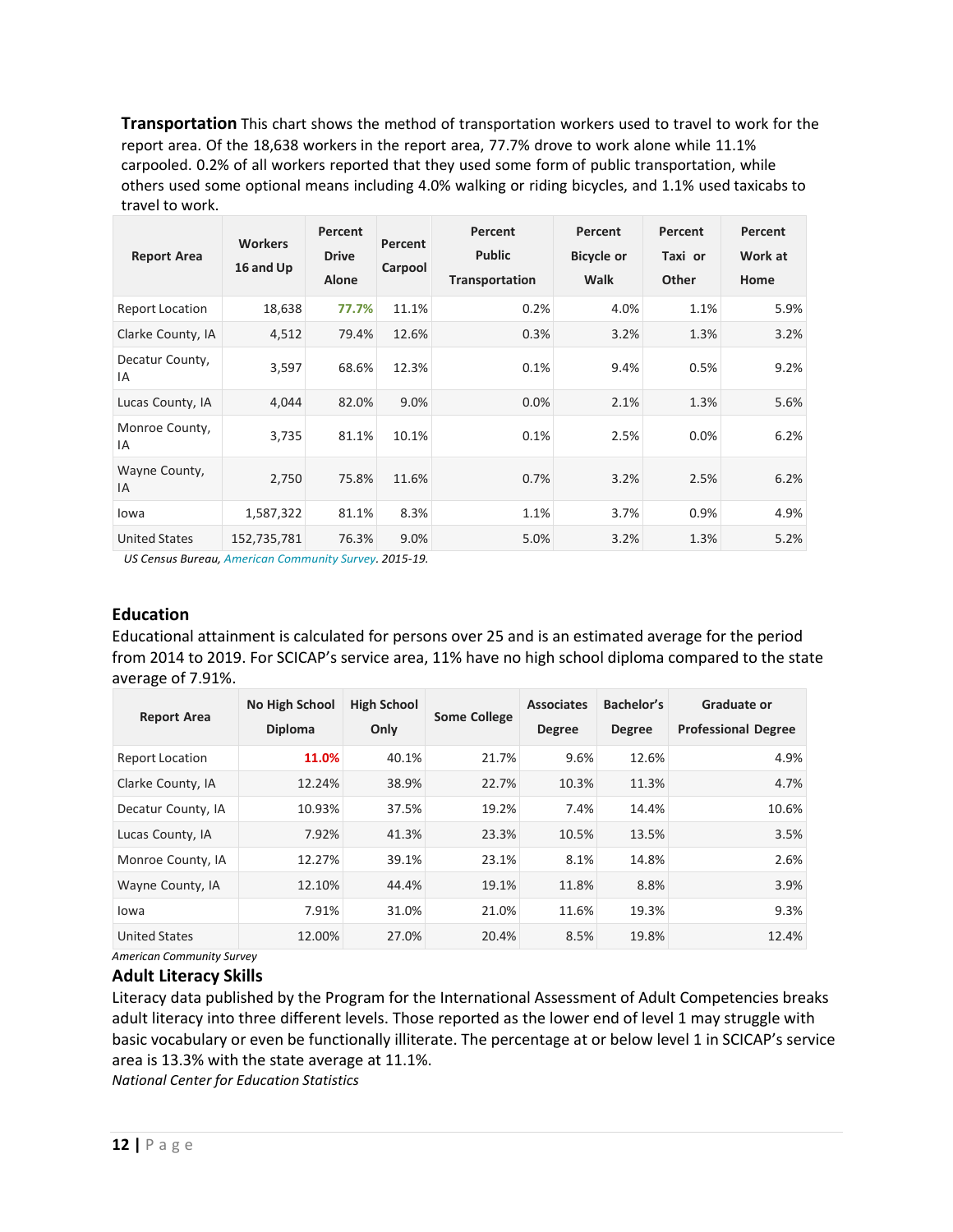# **Housing**

# **Number of Unsafe, Unsanitary Homes**

U.S. Census data shows 147 housing units in the SCICAP service area were without plumbing in 2000 (state average .39%) and ACS 5-year estimates show 196 housing units in the service area were without plumbing in 2019 (state average 0.29%).

| Report<br>Area          | Occupied<br><b>Housing</b><br><b>Units</b><br>2000 | <b>Housing Units</b><br>without Plumbing<br>2000 | Percent<br>without<br>Plumbing<br>2000 | Occupied<br><b>Housing Units</b><br>2019 | <b>Housing Units</b><br>without Plumbing<br>2019 | Percent<br>without<br>Plumbing<br>2019 |
|-------------------------|----------------------------------------------------|--------------------------------------------------|----------------------------------------|------------------------------------------|--------------------------------------------------|----------------------------------------|
| Report<br>Location      | 16,781                                             | 147                                              | 0.88%                                  | 16,779                                   | 196                                              | 1.17%                                  |
| Clarke<br>County, IA    | 3,584                                              | 20                                               | 0.51%                                  | 3,895                                    | 9                                                | 0.23%                                  |
| Decatur<br>County, IA   | 3,337                                              | 46                                               | 1.20%                                  | 3,200                                    | 127                                              | 3.97%                                  |
| Lucas<br>County, IA     | 3,811                                              | 47                                               | 1.11%                                  | 3,701                                    | 36                                               | 0.97%                                  |
| Monroe<br>County, IA    | 3,228                                              | $\overline{4}$                                   | 0.11%                                  | 3,294                                    | 7                                                | 0.21%                                  |
| Wayne<br>County, IA     | 2,821                                              | 30                                               | 0.89%                                  | 2,689                                    | 17                                               | 0.63%                                  |
| lowa                    | 1,149,276                                          | 4,832                                            | 0.39%                                  | 1,265,473                                | 3,643                                            | 0.29%                                  |
| United<br><b>States</b> | 106,741,426                                        | 736,626                                          | 0.69%                                  | 121,948,702                              | 486,413                                          | 0.40%                                  |

## **Evictions**

Clarke County has the highest eviction rate at 1.8% and Wayne County has the lowest rate at 0.51%.

| Report        | <b>Renter Occupied</b> | <b>Eviction</b> | <b>Evictions</b> | <b>Eviction</b>    | <b>Eviction</b> |
|---------------|------------------------|-----------------|------------------|--------------------|-----------------|
| Area          | <b>Households</b>      | <b>Filings</b>  |                  | <b>Filing Rate</b> | Rate            |
| Report        | 4,365                  | 72              | 42               | 1.65%              | 0.96%           |
| Location      |                        |                 |                  |                    |                 |
| Clarke        | 1,111                  | 37              | 20               | 3.33%              | 1.8%            |
| County, IA    |                        |                 |                  |                    |                 |
| Decatur       | 1,028                  | 12              | $\overline{7}$   | 1.17%              | 0.68%           |
| County, IA    |                        |                 |                  |                    |                 |
| Lucas         | 859                    | 7               | 6                | 0.81%              | 0.7%            |
| County, IA    |                        |                 |                  |                    |                 |
| Monroe        | 782                    | 11              | 6                | 1.41%              | 0.77%           |
| County, IA    |                        |                 |                  |                    |                 |
| Wayne         | 585                    | 5               | 3                | 0.85%              | 0.51%           |
| County, IA    |                        |                 |                  |                    |                 |
| lowa          | 365,324                | 14,520          | 7,358            | 3.97%              | 2.01%           |
| United        | 38,372,860             | 2,350,042       | 898,479          | 6.12%              | 2.34%           |
| <b>States</b> |                        |                 |                  |                    |                 |

*Eviction Lab 2016*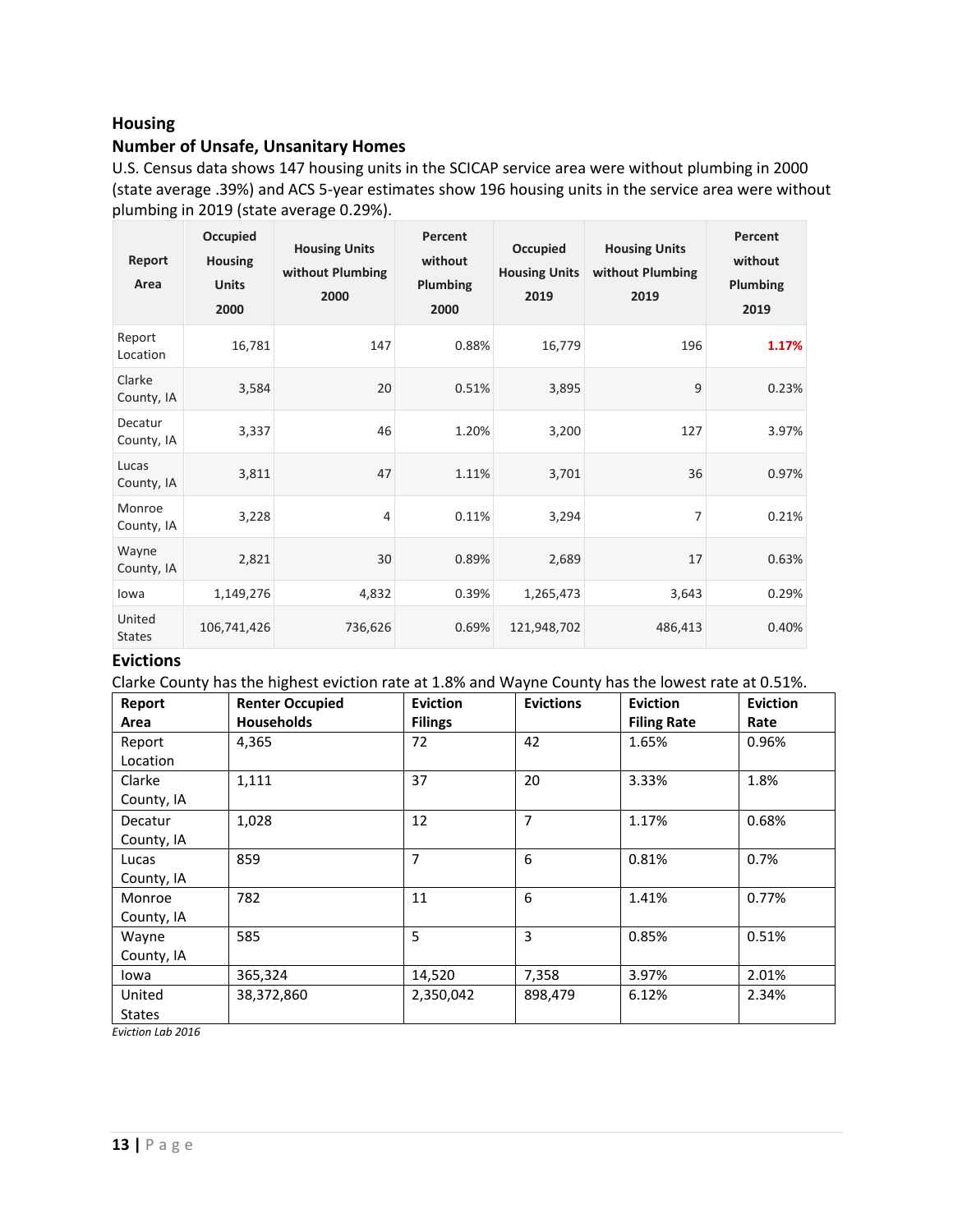# **Vacancy Rates**

The U.S. Postal Service provided information quarterly to the U.S. Department of Housing and Urban Development on addresses identified as vacant in the previous quarter. Residential and business vacancy rates for the report area in the second quarter of 2019 are reported. For this reporting period, a total of 842 residential addresses were identified as vacant in SCICAP's service area, a vacancy rate of 4.1%, and 159 business addresses were also reported as vacant, a rate of 9.9%.

| Report<br>Area          | <b>Residential Vacant</b><br><b>Addresses</b> | <b>Residential</b><br><b>Addresses</b> | <b>Residential</b><br><b>Vacancy</b><br>Rate | <b>Business</b><br><b>Addresses</b> | Vacant<br><b>Business</b><br><b>Addresses</b> | <b>Business</b><br>Vacancy<br>Rate |
|-------------------------|-----------------------------------------------|----------------------------------------|----------------------------------------------|-------------------------------------|-----------------------------------------------|------------------------------------|
| Report<br>Location      | 20,671                                        | 842                                    | 4.1%                                         | 1,613                               | 159                                           | 9.9%                               |
| Clarke<br>County, IA    | 4,652                                         | 132                                    | 2.8%                                         | 344                                 | 26                                            | 7.6%                               |
| Decatur<br>County, IA   | 4,156                                         | 309                                    | 7.4%                                         | 314                                 | 35                                            | 11.1%                              |
| Lucas<br>County, IA     | 4,516                                         | 140                                    | 3.1%                                         | 309                                 | 28                                            | 9.1%                               |
| Monroe<br>County, IA    | 3,959                                         | 128                                    | 3.2%                                         | 356                                 | 30                                            | 8.4%                               |
| Wayne<br>County, IA     | 3,388                                         | 133                                    | 3.9%                                         | 290                                 | 40                                            | 13.8%                              |
| lowa                    | 1,526,041                                     | 41,755                                 | 2.7%                                         | 130,152                             | 13,100                                        | 10.1%                              |
| United<br><b>States</b> | 149,623,509                                   | 3,747,598                              | 2.5%                                         | 13,904,730                          | 1,270,600                                     | 9.1%                               |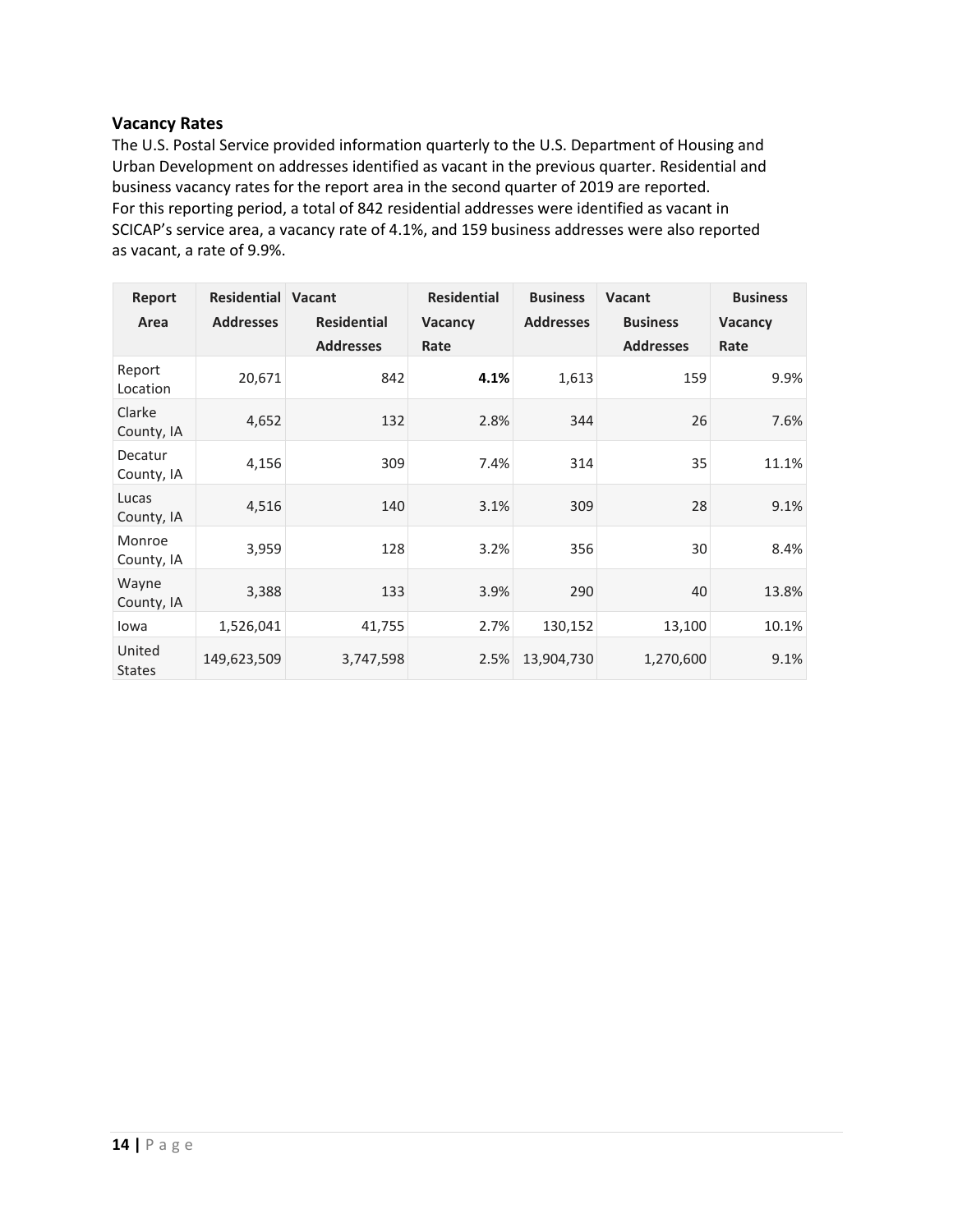# **SCICAP Client Demographics (2021)**

#### **Gender**

| Male   | 5%، |
|--------|-----|
| Female | -5% |

# **Age Demographics**

| 0-5       | 11% |
|-----------|-----|
| $6 - 13$  | 16% |
| $14 - 17$ | 7%  |
| 18-24     | 6%  |
| 25-44     | 21% |
| 45-54     | 9%  |
| 55-59     | 6%  |
| 60-64     | 6%  |
| 65-74     | 9%  |
| $75+$     | 9%  |

# **Race Demographics**

| American Indian or Alaskan Native   | 0.4%  |
|-------------------------------------|-------|
| Asian                               | 0.2%  |
| <b>Black or African American</b>    | 0.9%  |
| Native Hawaiian or Pacific Islander | 0.1%  |
| White                               | 95.4% |
| Other                               | 2%    |
| Multi-Race                          | 1%    |

# **Ethnicity Demographics**

95% of SCICAP's clients are not Hispanic or Latino.

# **Education**

| $0-8$ <sup>th</sup> grade               | 9%    |
|-----------------------------------------|-------|
| 9-12 <sup>th</sup> grade/non-Graduate   | 11.7% |
| High School Grad/HiSET                  | 61%   |
| 12 <sup>th</sup> + some post-Secondary  | 11.5% |
| 2- or 4-year College Graduate           | 6.7%  |
| Graduate or other post-secondary school | 0.10% |

# **Housing**

| Own      | 51.84% |
|----------|--------|
| Rent     | 47.36% |
| Homeless | 0.25%  |
| Other    | 0.55%  |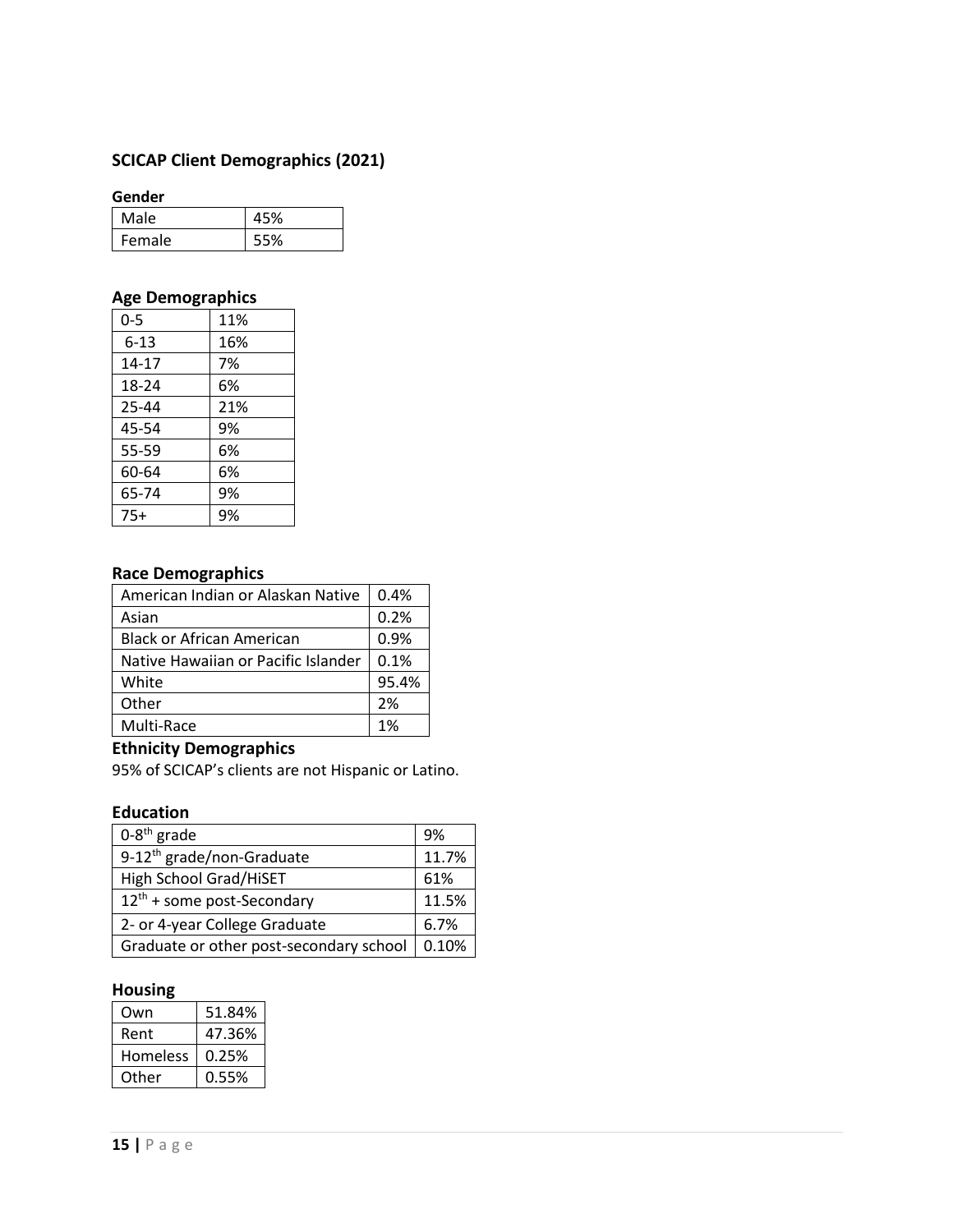#### **Poverty Level**

| Up to 50%    | 18.04% |
|--------------|--------|
| 51% to 75%   | 19.59% |
| 76% to 100%  | 20.60% |
| 101% to 125% | 17.38% |
| 126% to 150% | 13.66% |
| 151% to 175% | 7.13%  |
| 176% to 200% | 2%     |
| 201% to 250% | 0.95%  |
| Over 250%    | 0.65%  |

Information gathered from the CSBG FY2022 annual report specific to the agency client information states over fifty-eight percent of the clients served last year were at 100% of poverty or less. Fifty- five percent were female and forty-five males. The families that were served and reported on constitute all the SCICAP programs except some clients of Parents as Teachers and FaDSS.

Of the people served by SCICAP, thirty-five percent were ages 0-17, thirty-six percent were ages 18-54 and twenty-nine percent were over age 55. The Hispanic population constitutes four percent of the population with ninety-six percent reported being non-Hispanic or Latino. Ninety-five percent of the client population indicated White as their race; thirty-seven people, or less than one percent, indicated Black or African American as their race; fifteen people indicated American Indian or Alaskan Native; nine people indicated Asian and three people indicated Native Hawaiian or Pacific Islander. One percent of the people indicated multi-race or other as their race.

Other characteristics worth noting are:

- 4,099 people or 92.13% had health insurance
- 621 people or 13.96% reported having a disabling condition
- 154 people or 5.2% were veterans
- 11.4% of the households served were from single parent households
- 16.32% of households were 2 parent households
- 902 households served were single person
- 15.47% of the households served were two adults with no children
- 51.84% of the people served owned their home, 47.36% were renters, and .25% were homeless

Other data relevant to determining needs of the SCICAP service were indicated in the Community Action Partnership's Community Needs Assessment Tool.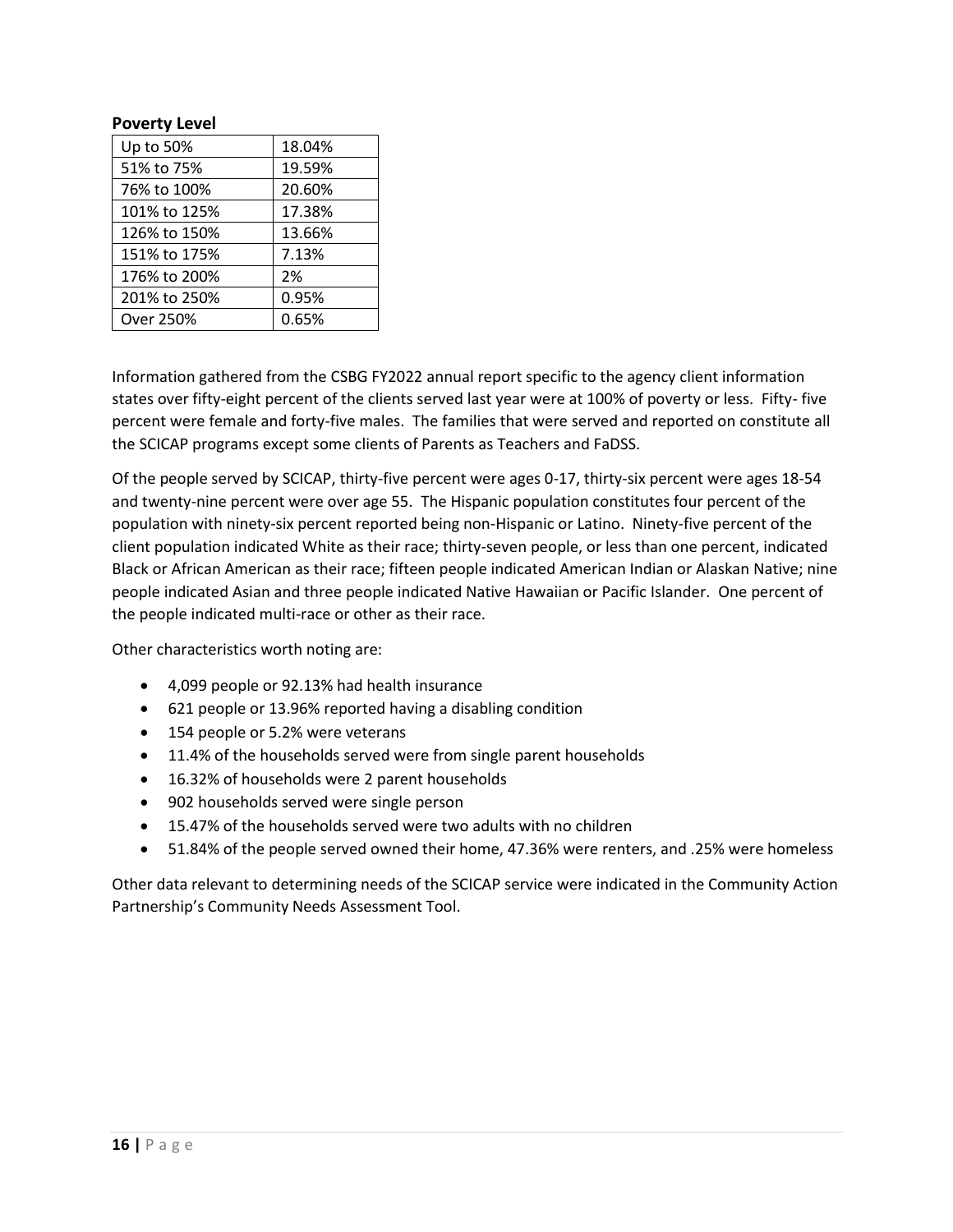# **Summary of Findings**

This Comprehensive Needs Assessment contains an assortment of data. The Community Needs Assessment should go beyond just collecting information and analyzing data; it can be the foundation for creating change. This assessment provides a glimpse of the communities and families that SCICAP serves, which includes their economic well-being, educational status, health, and welfare. This assessment will be a tool to assist SCICAP with its planning process to help govern what programs and services to offer and the influence it is having on families as well as the community. Developing partnerships in the community is the most effective tool in the fight against poverty. Outreach efforts and communication with residents and other community service providers is necessary to warrant that everyone has up-to-date information and access to programs and services. This report validates how important social services and community assistance are to low-income families in helping them deal with poverty.

# **Main Conditions of Poverty**

Basic needs are not being met

- Housing conditions/utility costs
- Food insecurity/household supplies
- Healthcare

#### **Basic Needs**

- Housing conditions/utility costs: There is an insufficient number of affordable, quality housing units accessible for low-income families. Families with low incomes also need help paying deposits, rent, utility bills and making their homes more energy efficient. Several stated they needed help making necessary home or property repairs. Rent prices are unreasonable for minimum wage earners. Low-income families need assistance with obtaining a loan to buy a house.
- Food insecurity/household supplies: Families stated they could use help getting food from food pantries, meal sites, or food shelves. Survey participants specified that having enough food and household supplies is a barrier for low-income families and individuals. Populations receiving food assistance represent vulnerable populations which are more likely to have multiple health and social support needs. Food insecurity is a problem that requires various approaches to address, from emergency assistance to ongoing food support. Effective programs include WIC, SNAP, school lunch programs, and food pantries. Acquiring basic household supplies such as personal hygiene items, cleaning supplies, laundry soap, clothing, furniture, and appliances is also a strain.
- Healthcare: Families and individuals do not have access to affordable healthcare. The lack of financial resources is a barrier to basic health services.

#### **Causes of Poverty (why the need exists)**

- Lack of affordable housing/rent assistance
- Lack of education/skills
- Lack of living wage jobs
- Lack of affordable childcare
- Lack of dependable transportation
- Substance abuse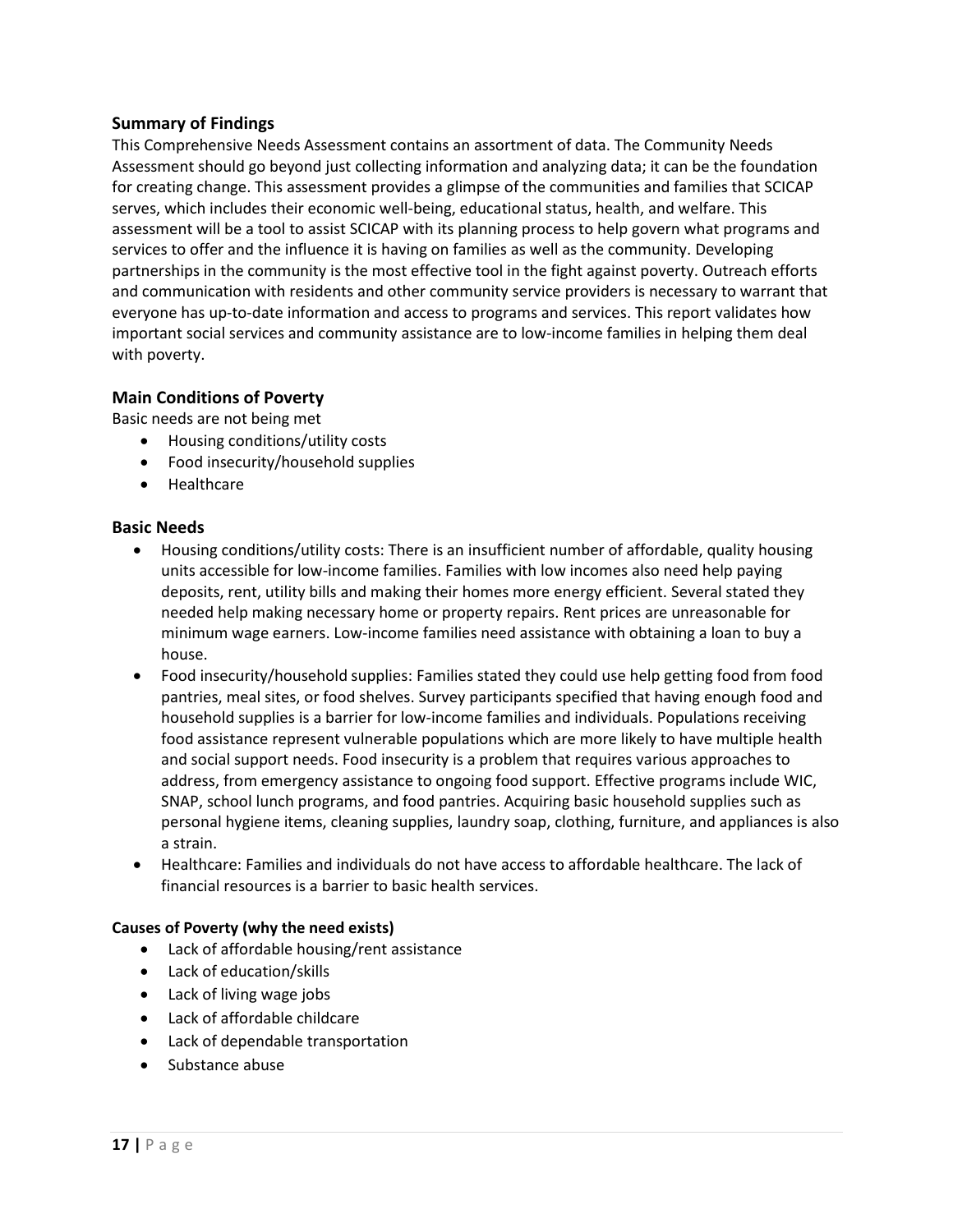# **Housing**

There is an insufficient number of affordable, quality housing units accessible for low-income families. Families with low incomes cannot afford rent/house payments and utilities. Data indicates that a large percentage of owner and renter occupied housing units have conditions that identify the homes as being substandard. Conditions that contribute to being deemed substandard include lacking complete plumbing fixtures, lacking complete kitchen facilities, selected monthly owner costs as a percentage of household income greater than thirty percent.

# **Education**

The lack of a high school diploma/HiSet or further education will influence the future earning potential and financial stability of individuals and families for generations. Early education programs play a substantial part in providing children with the necessary skills, training, and early interventions they need. Educational achievement is fundamental to the economic health of the communities we serve.

#### **Living Wage Jobs**

The surveys indicate there is a gap between available jobs and the community resident's skill level. Based upon the data, people do not have the skills required to qualify for jobs in today's market. Additional skill training and education are needed to obtain a living wage job.

# **Childcare**

There are not enough adequate childcare programs as well as childcare financial assistance. Survey respondents indicated there are an insufficient number of evening and weekend options available for childcare. There is also a lack of child and youth activities or after school programs available. Childcare is an essential workforce support that reduces absenteeism and turnover for working parents.

#### **Transportation**

Transportation appears to be a need with a large percentage of people identifying a need for help with getting financial assistance to purchase a car, repair a vehicle, getting to and from appointments, and getting vehicle insurance.

#### **Substance Abuse**

Substance abuse is a complicated issue that prevents many people from obtaining and retaining employment, stable home environments, housing, and in general self-sufficiency. Many times, people choose to fund their addiction rather than providing the essentials for their families. Substance abuse has a direct impact on the communities in which people live.